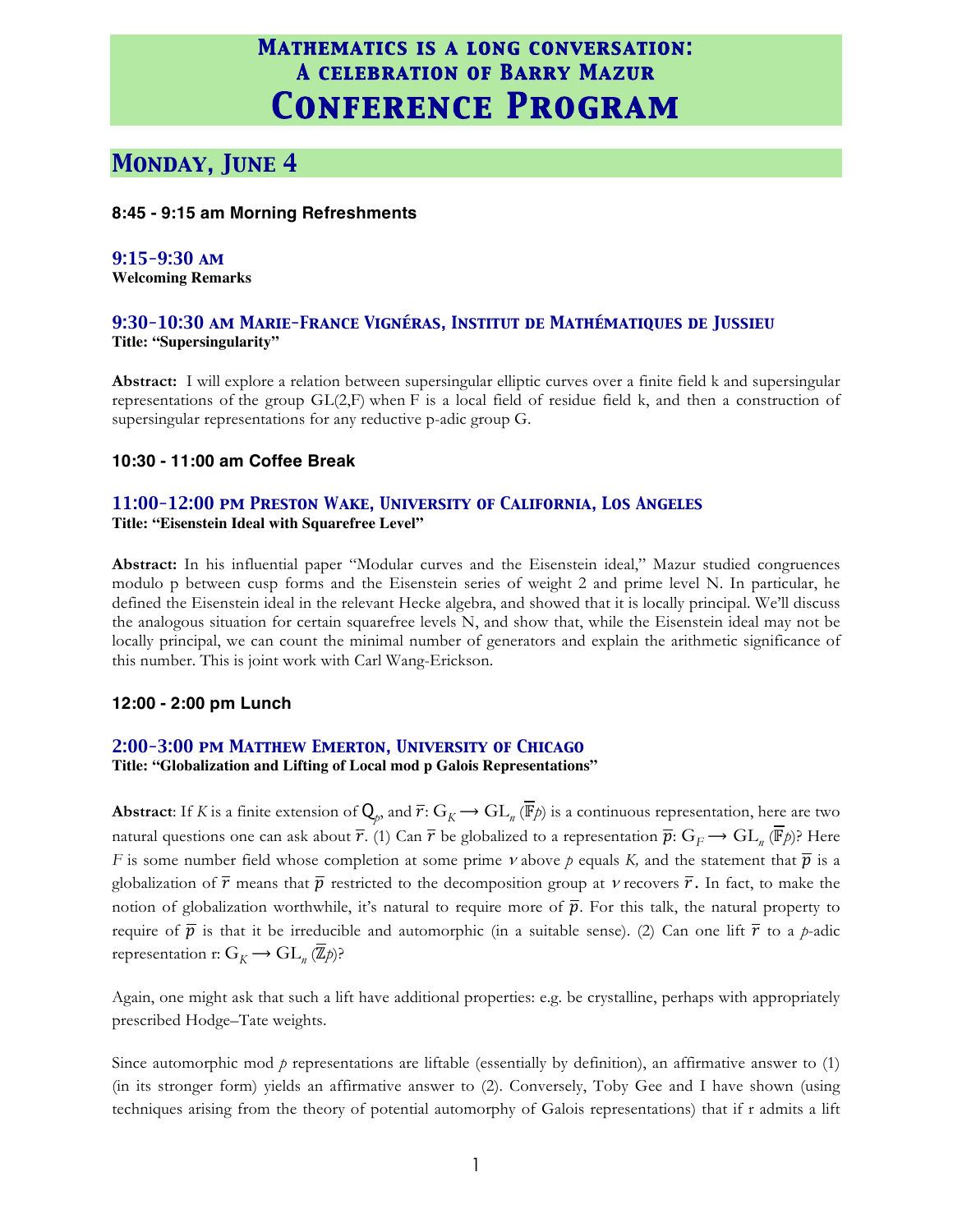that is crystalline and furthermore potentially diagonalizable, and if p is coprime to 2n, then (1) (in its stronger form) has an affirmative answer.

More recently, we have also shown that (2) has an affirmative answer in a strong sense: we are able to show that any  $\overline{r}$  does admit a potentially diagonalizable crystalline lift (whose Hodge–Tate weights can furthermore be prescribed in an appropriate manner).

In the first part of this talk I will discuss questions (1) and (2) in detail, recalling previously known results and explaining some of the issues that arise when trying to answer them in general. In the second part of the talk, I will explain how Toby Gee and I are able to answer question (2) affirmatively. The key ingredient in our argument is the moduli stack of rank n etale  $(\phi, \Gamma)$  - modules. This is a Noetherian formal algebraic stack whose special fibre is a variety over  $\bar{\mathbb{F}}_p$  whose closed points are in natural bijection with the various  $\bar{r}$  (of fixed dimension n), and whose versal ring at the point corresponding to  $\bar{r}$  is the usual formal deformation ring for  $\overline{r}$ . I will explain some of the properties of this stack, and how we can use it to construct p-adic lifts. (As the preceding discussion makes clear, this is joint work with Toby Gee.)

#### **3:00 - 3:30 pm Coffee Break**

#### *3:30-4:30 pm William Stein, University of Washington*

#### **Title: "Writing the book "Prime Numbers and the Riemann Hypothesis" with Barry Mazur"**

**Abstract**: In 2004, Barry Mazur and I started writing the book "Prime Numbers and the Riemann Hypothesis," which we recently published with Cambridge University Press. I'll talk about what's in the book and why, describe some of the technical aspects of production of the book, and tradeoffs for us between self publishing online versus with a traditional publisher.

#### **5:00 - 7:00 pm Reception, The Austine & Chilton McDonnell Common Room, Science Center, 4th Floor**

### *Tuesday, June 5*

#### **8:45 - 9:00 am Morning Refreshments**

### *9:00-10:00 am Hector Pasten, Harvard University*

### **Title: "Modularity, Special Points, and the ABC Conjecture"**

**Abstract**: I will explain some new connections between modular forms and the ABC conjecture, and I will outline how these ideas lead to new unconditional bounds for the latter. This approach focuses on the degree of modular parametrizations from Shimura curves to elliptic curves, and comparisons between the degrees of several of these maps. While the ABC conjecture still seems out of reach, the results proved by these methods lie beyond the scope of the classical estimates obtainable by linear forms in logarithms.

#### **10:00 - 10:30 am Coffee Break**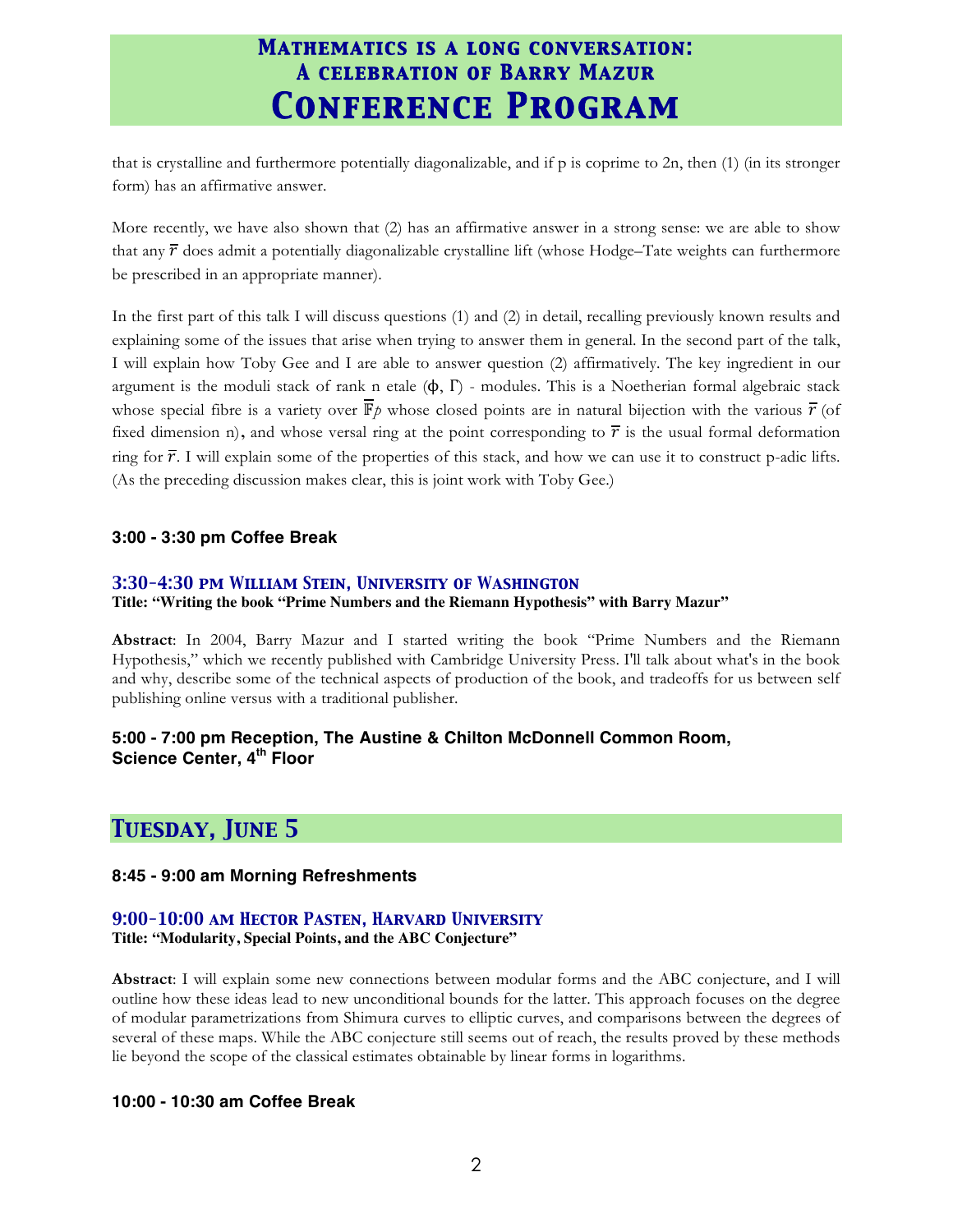### *10:30-11:30 am Robert Pollack, Boston University*

**Title: "Mu-invariants of Modular Forms in Hida Families"**

**Abstract:** In this talk we study the variation of mu-invariants in Hida families. We show these invariants are unbounded and in some cases directly related to p-adic L-functions of Dirichlet characters. In the case of X\_0(11) and p=5 where Mazur first noticed a positive mu-invariant, we give a simple and explicit formula for how this mu-invariant varies in the Hida family attached to this elliptic curve.

#### **11:30 - 12:00 pm Coffee Break**

# *12:00-1:00 pm Frank Calegari, Boston University*

**Title: "Potential Modularity of Abelian Surfaces"**

**Abstract:** I will discuss joint work (in progress) with George Boxer, Toby Gee, and Vincent Pilloni, in which we prove that all abelian surfaces over totally real fields are potentially modular.

#### **1:00 - 2:30 pm Lunch**

#### *2:30-3:30 pm Jacob Lurie, Harvard University*

**Title: "Full Level Structures on Elliptic Curves"**

**Abstract**: Let p be a prime number, and let M denote the moduli space of elliptic curves equipped with an infinite level structure at the prime p. Scholze has shown that the generic fiber of M is a perfectoid space. In this talk, I'll discuss an integral refinement of this result, as well as some "approximate" results, which hold at finite level.

#### **3:30 - 4:00 pm Coffee Break**

#### *4:00-5:00 pm Jason Starr, State University of New York, Stony brook* **Title: "Rational Simple Connectedness and PAC Fields"**

**Abstract**: Barry Mazur proposed the notion of "rational simple connectedness" as an algebro-geometric analogue of simple connectedness, leading to analogues of topological obstruction theory. I will focus on applications (the Period-Index Theorem, Serre's "Conjecture II," variants of Ax's conjecture that "PAC implies C1") for Ax's class of "PAC" (pseudo-algebraically closed) fields, and function fields / valuation fields whose residue field is PAC.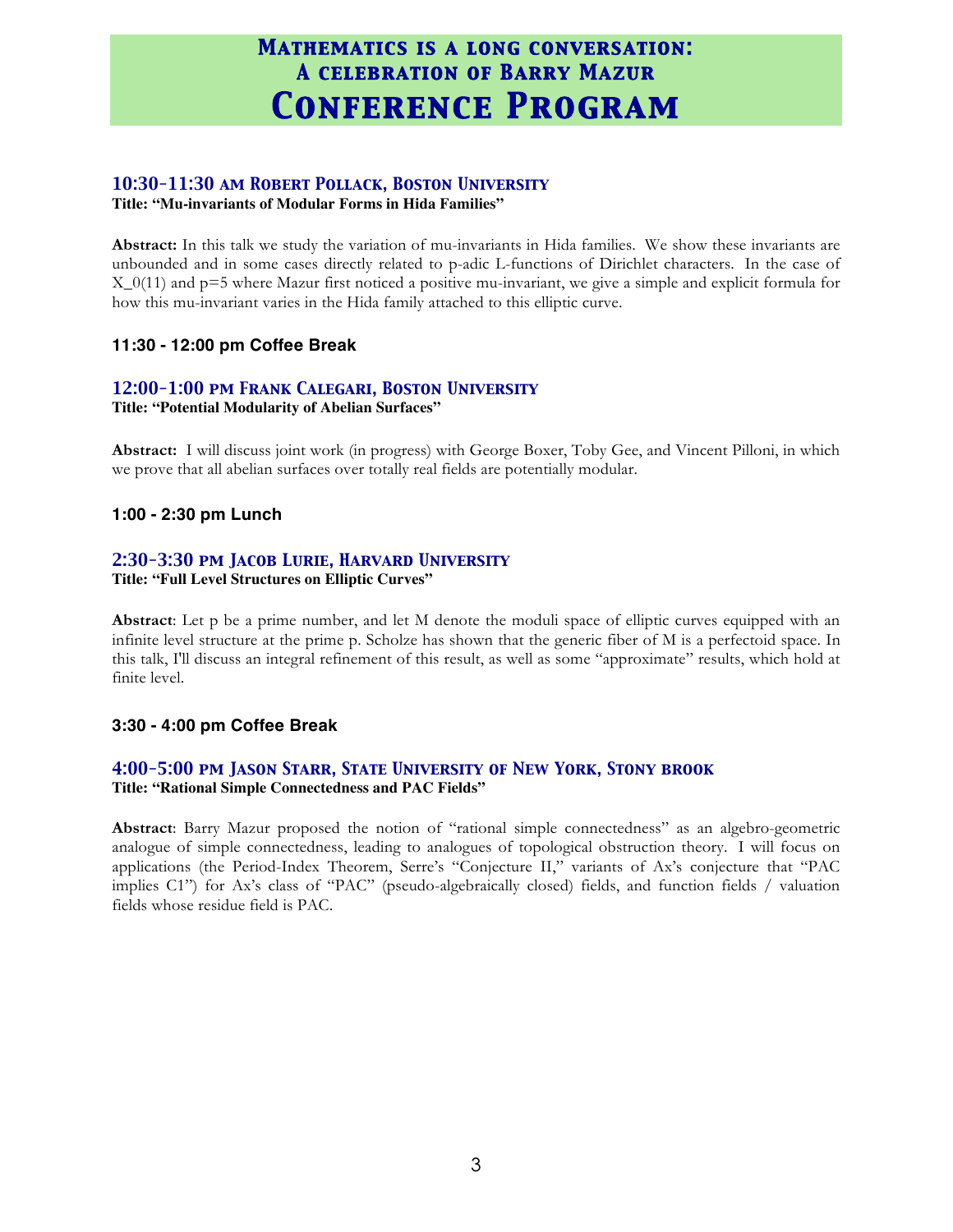*Wednesday, June 6 Interdisciplinary Program*

#### **9:15 - 9:30 am Morning Refreshments**

#### *9:30-10:00 am Nur Yalman, Senior Fellow, Harvard Society of Fellows* **Announcements and Opening Remarks**

#### *10:00-11:30 am Literature/Poetry*

**Jane Hirshfield** - Chancellor, Academy of American Poets **Jamaica Kincaid** - Harvard University Department of African & African American Studies **Elaine Scarry** - Harvard University Department of English

*Moderator***: Maria Tatar**, Folklore & Mythology and Germanic Languages & Literatures, Harvard University

#### **11:30 - 1:00 pm Lunch**

#### *1:00 - 2:30 pm History of Science*

**Stephanie Dick** - University of Pennsylvania **Peter Galison** - Pellegrino University Professor, Harvard University Department of Physics **Alma Steingart** - Harvard University Department of the History of Science

*Moderator***: Keith Hilles-Pilant**, Executive Director, Math for America/Boston Associate, Harvard University Department of the History of Science

#### **2:30 - 2:50 pm Coffee Break**

#### *2:50-4:20 pm Philosophy/Law/Physics*

**Michel Chaouli** - Indiana University **Noah Feldman** - Harvard Law School **Andrew Strominger** - Harvard University Department of Physics

*Moderator***: William Mills Todd III**, Harry Tuchman Levin Professor of Literature and Professor of Comparative Literature, Harvard University Department of Slavic Languages & Literatures

#### **4:20 - 4:40 pm Coffee Break**

#### *4:40-5:40 pm Manjul Bhargava, Princeton University*

**Public Lecture: "Poetry, Drumming, and Mathematics"**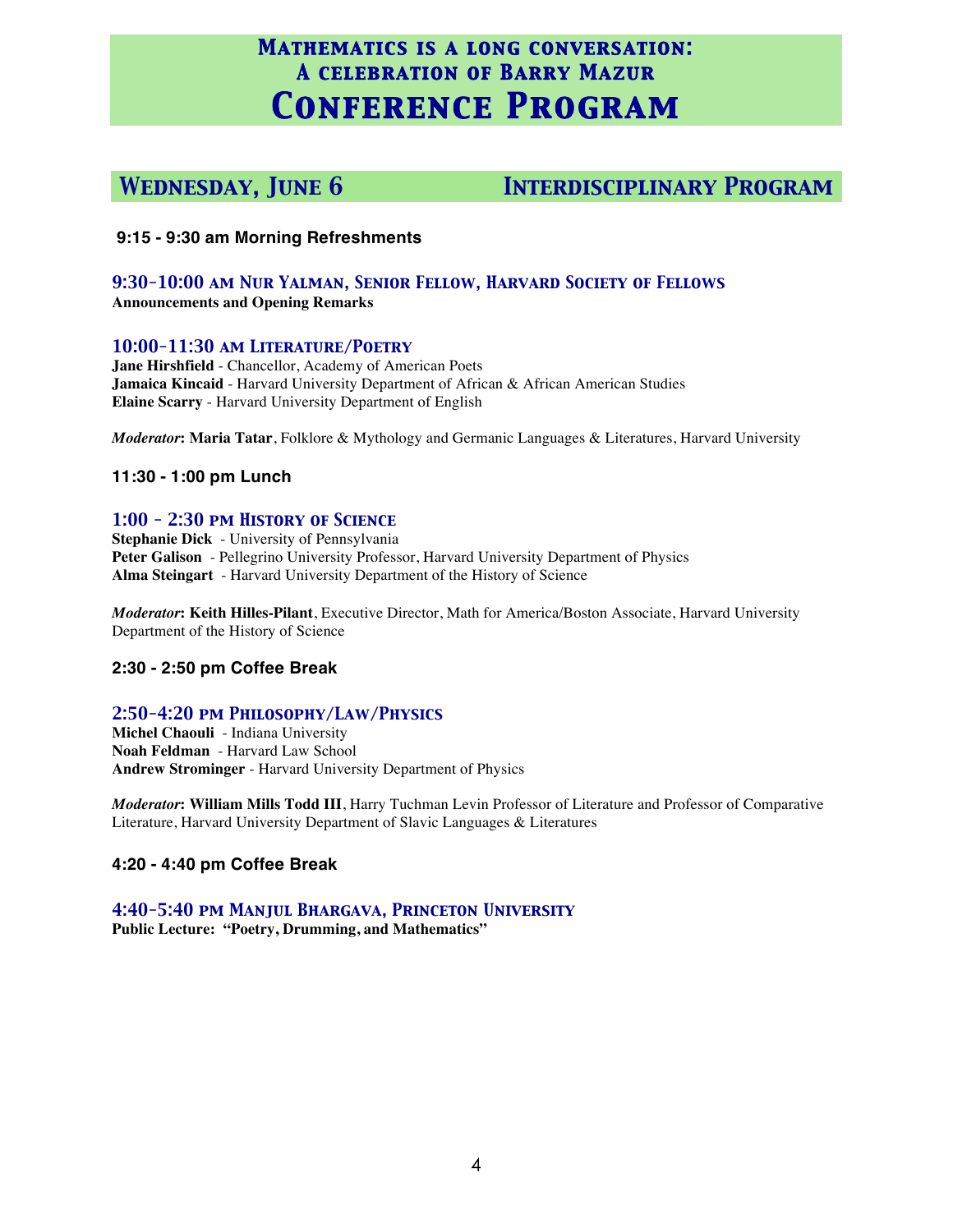# *Thursday, June 7*

#### **8:45 - 9:00 am Morning Refreshments**

### *9:00-10:00 am Cathy O'Neil, O'NEIL RISK CONSULTING & ALGORITHMIC AUDITING (ORCAA)*

#### **Title: "Big data, Inequality, and Democracy: What Can Mathematics Offer?"**

**Abstract:** We live in the age of the algorithm. Increasingly, the decisions that affect our lives—where we go to school, whether we get a job or a car loan, how much we pay for health insurance, what news we see on social media—are being made not by humans, but by mathematical models. The models being used today are opaque, unregulated, and uncontestable, even when they're wrong.

What's worse is they're defended as fair and objective in the name of mathematics. What can a mathematician do to push back? Cathy will discuss the latest research that tries to address this urgent question.

#### **10:00 - 10:30 am Coffee Break**

### *10:30-11:30 am Haruzo Hida, University of California, Los Angeles*

**Title: "Galois Deformation Ring and its Base Change to a Real Quadratic Field"**

**Abstract:** For almost all primes split in a real quadratic field, we describe how to determine the isomorphism class of the universal ordinary deformation ring of a 2-dimensional induced representation from the Galois group over the real field. As an application, we can write down explicitly its base change to the quadratic field and the adjoint Selmer group of the universal deformation.

#### **11:30 - 12:00 pm Coffee Break**

#### *12:00-1:00 pm Glenn Stevens, Boston University*

**Title: "Modular Symbols, K-theory, and Eisenstein Cohomology"**

**Abstract:** In this talk we will give an adelic construction of an object that we call the Kato-Beilinson modular symbol for *GL*(2), extending constructions of Goncharov and Brunault. We obtain a modular symbol Ψ belonging to the compactly supported cohomology of arithmetic subgroups of *GL*(2) and taking values in a group of distributions valued in *K*<sup>2</sup> of the tower of modular curves. We interpret Ψ as a "universal" *L*-value for modular forms and explain how it specializes to Kato's Euler systems, as well as its role in Fukaya and Kato's proof of Sharifi's conjecture. Our hope is that these ideas will also help us understand a conjecture of Darmon and Dasgupta about "elliptic units" associated to real quadratic fields.

#### **1:00 - 2:30 pm Lunch**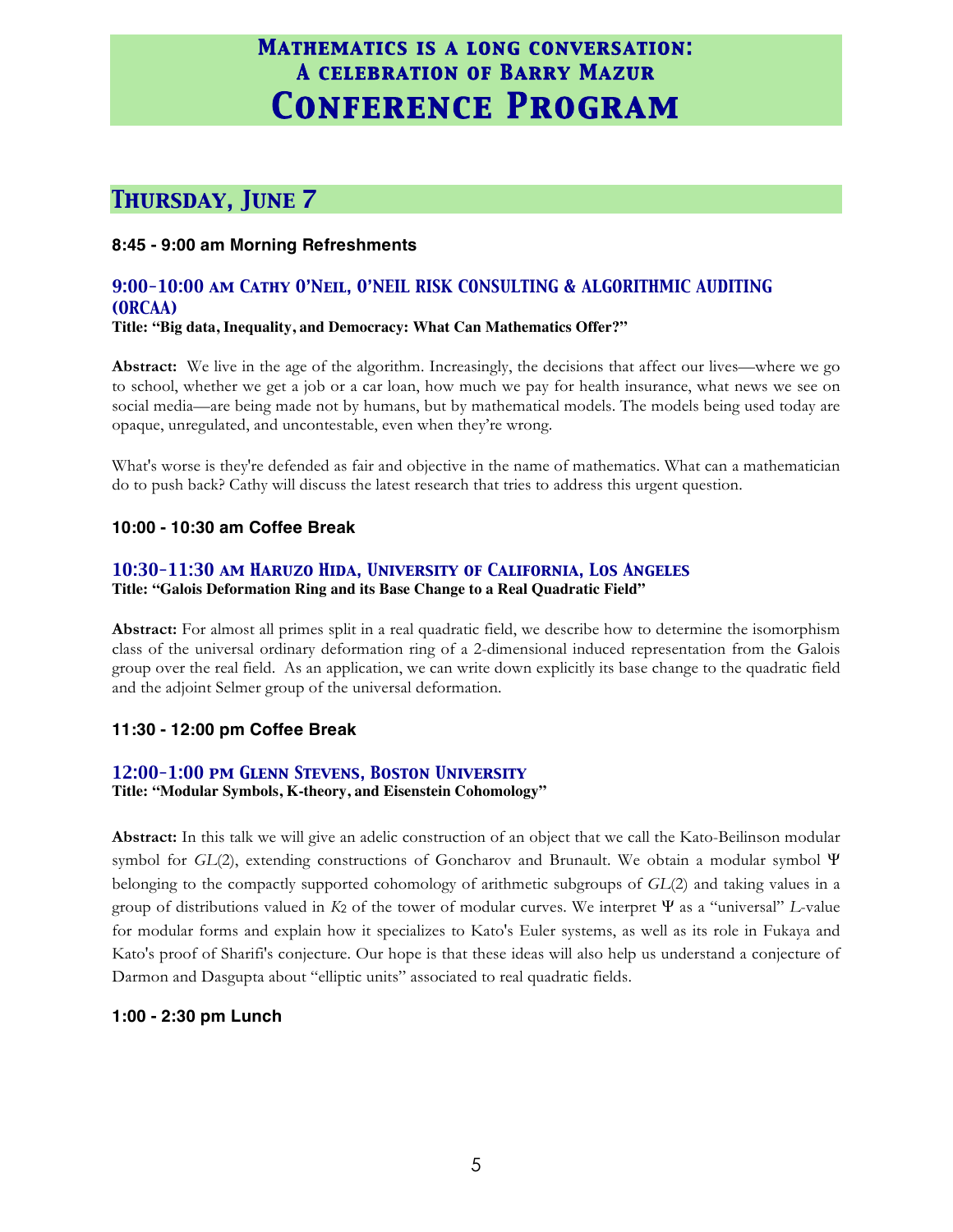#### *2:30-3:30 pm Jordan Ellenberg, University of Wisconsin*  **Title: "Heights on Stacks"**

**Abstract**: When I was Barry's student, one thing I learned from him was that Diophantine problems were often not problems about rational points on varieties, but about rational points on stacks. At the time we were talking about generalized Fermat equations, but the point of view is much more general; for instance, a number field with Galois group G can be thought of as a rational point on the classifying stack BG.

Two popular questions in number theory are:

- 1. How many degree-d number fields are there with discriminant at most X?
- 2. How many rational points are there on a cubic surface with height at most X?

Our expectations about the first question are governed by Malle's conjecture; about the second, by the Batyrev-Manin conjecture. The forms of the conjectures are very similar, predicting in both cases an asymptotic of the form c  $X^a$  (log  $X)^b$ , and this is no coincidence: in light of the above description, both are questions about rational points on a stack, and both questions should be asking us to count rational points of height at most X.

A serious obstacle is that there is no definition of the height of a rational point on a stack. The main point of this talk is to propose a definition and try to convince you it's the right one. If there's time, I'll also argue that when we talk about heights with respect to a line bundle we have always secretly meant "vector bundle," or should have. (Joint work with Matt Satriano and David Zureick-Brown).

#### **3:30 - 4:00 pm Coffee Break**

#### *4:00-5:00 pm Akshay Venkatesh, Stanford University*

**Title: "Derived Hecke Algebra for Weight One Forms and Stark Units"**

**Abstract**: I will describe the derived Hecke algebra in the case of weight one forms and how, in this setting, it is conjecturally related to Stark units. I will then describe some joint work with Henri Darmon, Michael Harris, and Victor Rotger where we establish this relationship for dihedral forms. The proof involves recent ideas of E. Lecouturier about the Eisenstein ideal, and the derivative of the Riemann zeta function at -1 (in the sense of Mazur-Tate) plays an important role.

### *Friday, June 8*

#### **8:45 - 9:00 am Morning Refreshments**

#### *9:00-10:00 am Wei Zhang, MIT*

#### **Title: "Selmer Groups for Rankin-Selberg L-functions of GL(2) x GL(3)"**

**Abstract:** Let  $\Pi$  (resp.  $\Sigma$ ) be a cohomological (for the trivial coefficient) cuspidal automorphic representation of GL(3) (resp. GL(2)) over a CM number field, and assume that they are base change from unitary groups. We prove the following theorem: if the Rankin-Selberg L-function  $L(\Pi \times \Sigma, s)$  does not vanish at its center, then the associated *ℓ-*adic Bloch-Kato Selmer group vanishes (for primes *ℓ* where the mod *ℓ* Galois